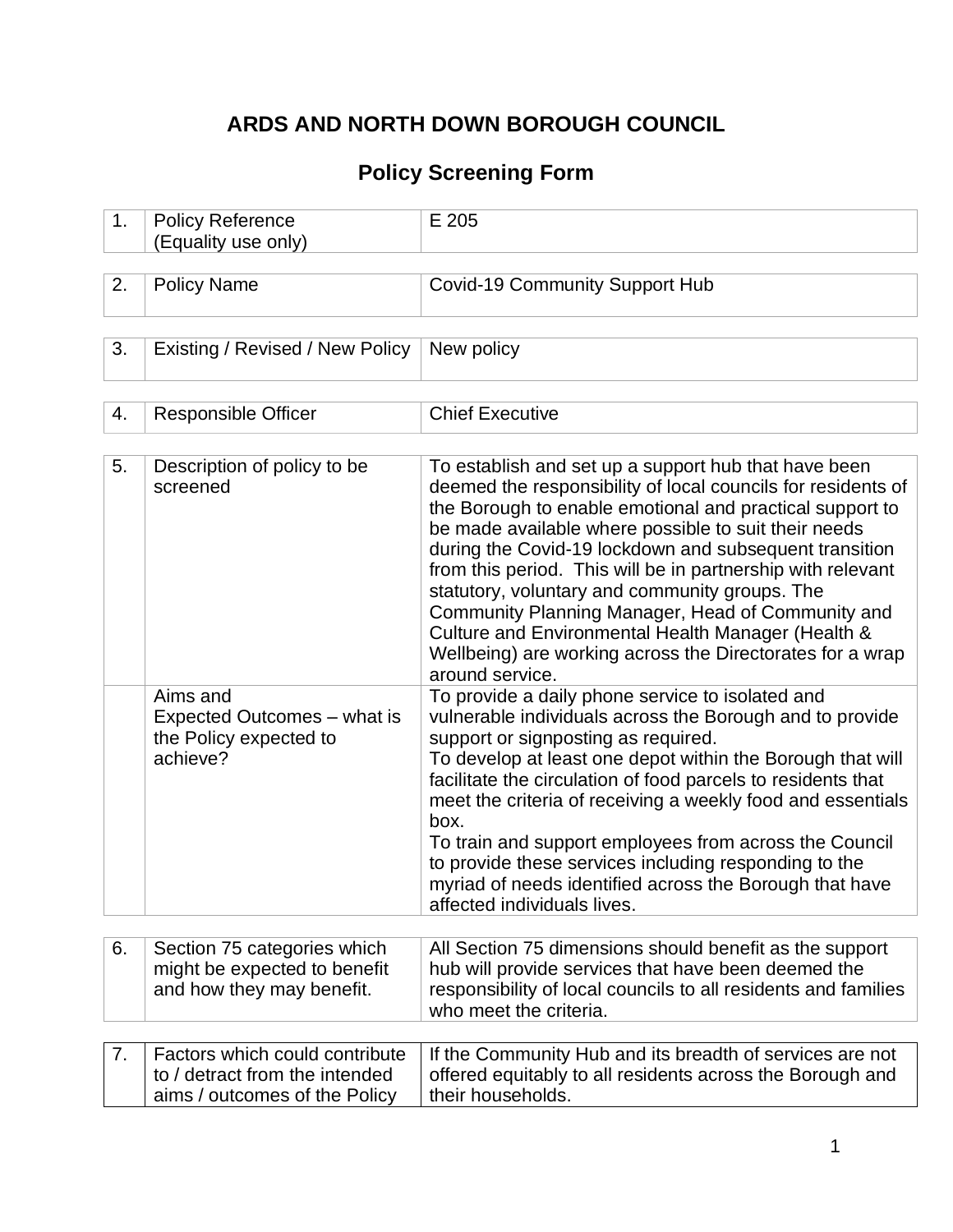|    | when being implemented                                                                                                                                                                                                                                                                                                                                                                                                                                                                                                                                         |                                                                                                                                                                                                                                                                                                                                                                          |                                        |  |
|----|----------------------------------------------------------------------------------------------------------------------------------------------------------------------------------------------------------------------------------------------------------------------------------------------------------------------------------------------------------------------------------------------------------------------------------------------------------------------------------------------------------------------------------------------------------------|--------------------------------------------------------------------------------------------------------------------------------------------------------------------------------------------------------------------------------------------------------------------------------------------------------------------------------------------------------------------------|----------------------------------------|--|
|    |                                                                                                                                                                                                                                                                                                                                                                                                                                                                                                                                                                |                                                                                                                                                                                                                                                                                                                                                                          |                                        |  |
| 8. | The main stakeholders on whom<br>the policy will impact. For example,<br><b>Employees, Potential Service</b><br><b>Users and Community Groups</b><br>Consider the internal and external<br>impacts (either actual or potential)<br>and comment, or list, information<br>where appropriate                                                                                                                                                                                                                                                                      | The Council, Elected Members, Council employees,<br>residents of the Borough, their families and carers, all<br>agencies that refer individuals and families to the Hub<br>services including South Eastern Health and Social<br>Care Trust, NIHE, GP's, community groups, places of<br>worship, schools. Department for Communities with<br>responsibility for funding. |                                        |  |
| 9. | Please provide details of other policies which have a bearing on this one.                                                                                                                                                                                                                                                                                                                                                                                                                                                                                     |                                                                                                                                                                                                                                                                                                                                                                          |                                        |  |
|    | Sustainability and Environmental Policy<br>E 14<br>Corporate Complaints policy and procedure<br>E 28<br>E 38 Dignity at Work Policy and Procedure<br>E 63 ANDBC Corporate Health and Safety<br><b>Management Systems Policy</b><br>E 64 Business Continuity Policy<br>E 65 Information, Communications and<br><b>Technology Policy</b><br>E 90 Draft Behaviour Charter for Employees<br>E 153 Customer Care Strategy<br>E 185 Ards & North Down Age Friendly Action Plan<br>2019/2022<br>E 196 Ards and North Down Borough Council<br>Corporate Plan 2020-2024 |                                                                                                                                                                                                                                                                                                                                                                          | Ards and North Down Borough<br>Council |  |

| 10. | completion in relation to: |                                                                                                                                                                                                                                                                                                                                                  | Available evidence (quantitative and qualitative) considered as important to encourage |                  |                                                                                     |                    |                 |                                                                                                                                                                          |  |
|-----|----------------------------|--------------------------------------------------------------------------------------------------------------------------------------------------------------------------------------------------------------------------------------------------------------------------------------------------------------------------------------------------|----------------------------------------------------------------------------------------|------------------|-------------------------------------------------------------------------------------|--------------------|-----------------|--------------------------------------------------------------------------------------------------------------------------------------------------------------------------|--|
|     | Religious<br><b>Belief</b> | area showed that 75% are or have been brought up in Protestant and Other<br>Christian (including Christian related) religions. While this varied across the<br>borough from 17% in Portaferry ward to 87% in Carrowdore ward this does not<br>whole.<br>See table below<br>Data: Religion or Religion Brought up in (Numbers with % in brackets) | All usual<br>residents                                                                 | Catholic         | <b>Protestant</b><br>and Other<br>Christian<br>(including)<br>Christian<br>related) | Other<br>Religions | <b>None</b>     | <b>Summary:</b> The Northern Ireland Census 2011 (NISRA) statistics for the Borough<br>have any relation to this policy. These compared to 48% for Northern Ireland as a |  |
|     |                            | <b>Northern</b><br>Ireland                                                                                                                                                                                                                                                                                                                       | 1,810,863<br>(100%)                                                                    | 817,385<br>(45%) | 875,717<br>(48%)                                                                    | 16,592<br>(1%)     | 101,169<br>(6%) |                                                                                                                                                                          |  |
|     |                            | Ards<br>and<br><b>North</b>                                                                                                                                                                                                                                                                                                                      | 156,672                                                                                | 20,550           | 117,589                                                                             | 1,729              | 16,804          |                                                                                                                                                                          |  |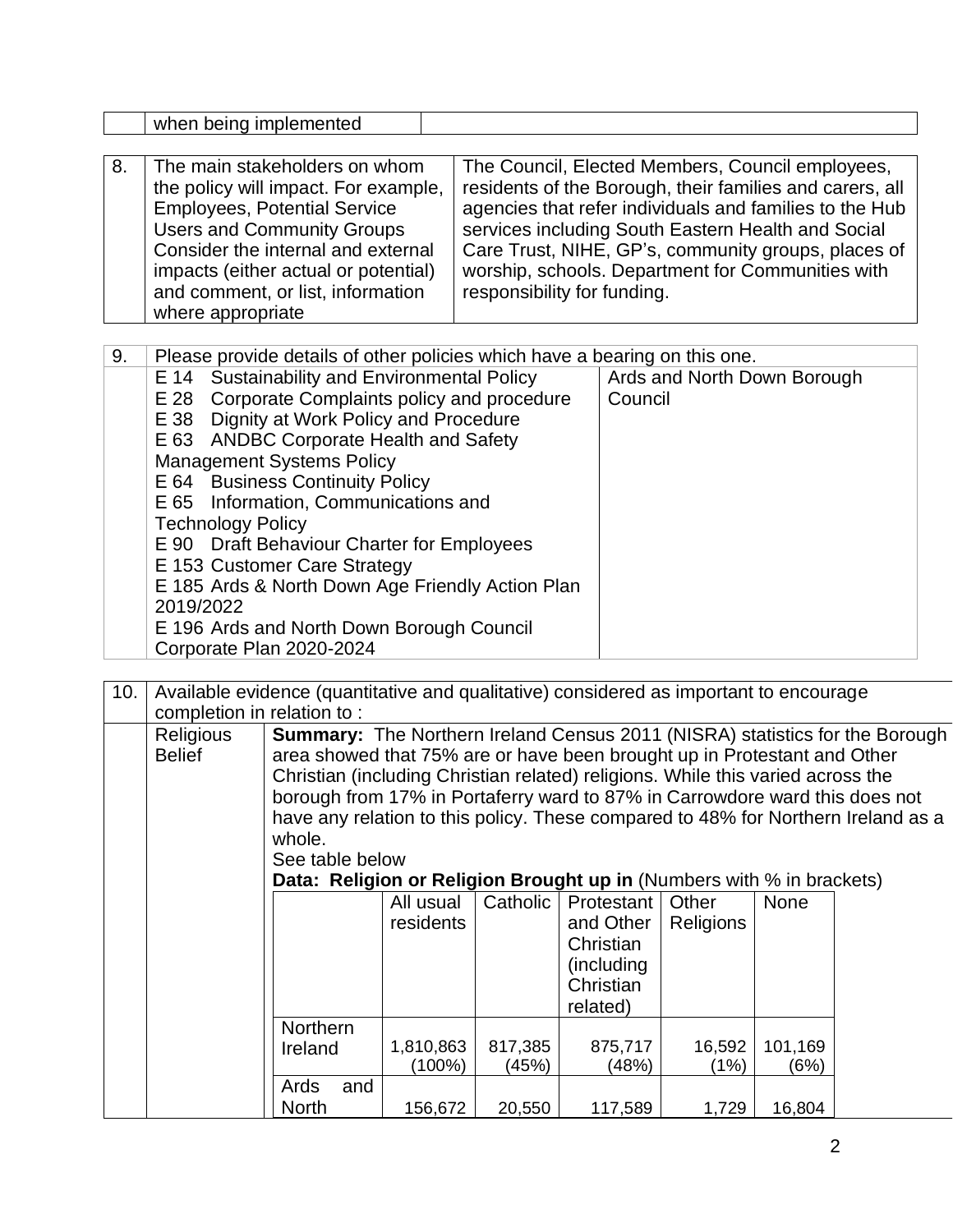|           | Down                                                                                                                                                        |          | $(100\%)$        | (13%)          |           | (75%)          |                          | (1% )        |             | $(11\%)$ |              |     |              |                |
|-----------|-------------------------------------------------------------------------------------------------------------------------------------------------------------|----------|------------------|----------------|-----------|----------------|--------------------------|--------------|-------------|----------|--------------|-----|--------------|----------------|
|           | Borough<br>Council                                                                                                                                          |          |                  |                |           |                |                          |              |             |          |              |     |              |                |
|           | <b>Source:</b> Religion or religion brought up in. Census 2011, NISRA                                                                                       |          |                  |                |           |                |                          |              |             |          |              |     |              |                |
| Political | <b>Summary:</b> Electoral Office data from recent Local Government elections detail                                                                         |          |                  |                |           |                |                          |              |             |          |              |     |              |                |
| Opinion   | the political representation on Ards and North Down Council, The Stormont                                                                                   |          |                  |                |           |                |                          |              |             |          |              |     |              |                |
|           | Executive for this electoral area and Westminster election. This data is an<br>approximate measure of political opinion of the voting electorate within the |          |                  |                |           |                |                          |              |             |          |              |     |              |                |
|           | Borough. Turnout to vote in North Down and Strangford constituencies tend to be                                                                             |          |                  |                |           |                |                          |              |             |          |              |     |              |                |
|           | lower than the rest of NI suggesting less strong political opinions. Of those who                                                                           |          |                  |                |           |                |                          |              |             |          |              |     |              |                |
|           | do turn out, the results show preferences for voting Unionist parties.                                                                                      |          |                  |                |           |                |                          |              |             |          |              |     |              |                |
|           | See table below                                                                                                                                             |          |                  |                |           |                |                          |              |             |          |              |     |              |                |
|           | <b>Data: Council Election results</b>                                                                                                                       |          |                  |                |           |                |                          |              |             |          |              |     |              |                |
|           | The most recent local council election $(2^{nd}$ May 2019) showed:                                                                                          |          |                  |                |           |                | <b>Elected Candidate</b> |              |             |          |              |     |              |                |
|           |                                                                                                                                                             | Eligible | Votes            |                |           |                |                          |              |             |          |              |     |              |                |
|           |                                                                                                                                                             | Elector  | Polled           |                |           |                |                          |              |             |          |              |     |              |                |
|           |                                                                                                                                                             | ate      | (%               |                |           |                |                          |              |             |          |              |     |              |                |
|           |                                                                                                                                                             |          | Turnou           |                |           |                |                          |              |             |          |              |     |              |                |
|           |                                                                                                                                                             |          | t)               | $\frac{1}{2}$  | Sinn Féin | <b>AUD</b>     | <b>SDLP</b>              | Alliance     | Independent | $\geq$   | Green        | agq | Aontu        | <b>CCLA</b>    |
|           | Northern                                                                                                                                                    |          |                  |                |           |                |                          |              |             |          |              | 3   | $\mathbf{1}$ | $\overline{1}$ |
|           | Ireland                                                                                                                                                     | 1,305,55 | 687,733          |                |           | $\overline{7}$ |                          |              |             |          |              |     |              |                |
|           |                                                                                                                                                             |          | (52.7%)          | 122            | 105       | 5              | 59                       | 53           | 24          | 6        | 8            |     |              |                |
|           | Ards and<br><b>North</b>                                                                                                                                    |          |                  |                |           |                |                          |              |             |          |              |     |              |                |
|           | Down                                                                                                                                                        |          |                  |                |           |                |                          |              |             |          |              |     |              |                |
|           | Borough                                                                                                                                                     |          |                  |                |           |                |                          |              |             |          |              |     |              |                |
|           | Council                                                                                                                                                     |          | 47,161           |                |           |                |                          |              |             |          |              |     |              |                |
|           |                                                                                                                                                             | 112,077  | $(42.1\%)$       | 14             |           | 8              | 1                        | 10           | 3           | 1        | 3            |     |              |                |
|           | Ards<br>Peninsul                                                                                                                                            |          |                  |                |           |                |                          |              |             |          |              |     |              |                |
|           | a (DEA)                                                                                                                                                     |          |                  |                |           |                |                          |              |             |          |              |     |              |                |
|           |                                                                                                                                                             | 16,656   | 7,369<br>(44.2%) | 3              |           | $\mathbf{1}$   | $\mathbf{1}$             | 1            |             |          |              |     |              |                |
|           |                                                                                                                                                             |          |                  |                |           |                |                          |              |             |          |              |     |              |                |
|           | Bangor                                                                                                                                                      |          |                  |                |           |                |                          |              |             |          |              |     |              |                |
|           | Central                                                                                                                                                     |          | 6,678            |                |           |                |                          |              |             |          |              |     |              |                |
|           | (DEA)                                                                                                                                                       | 17,194   | $(38.8\%)$       | $\overline{2}$ |           | 1              |                          | $\mathbf{1}$ | 1           |          | $\mathbf{1}$ |     |              |                |
|           | Bangor                                                                                                                                                      |          |                  |                |           |                |                          |              |             |          |              |     |              |                |
|           | East and                                                                                                                                                    |          |                  |                |           |                |                          |              |             |          |              |     |              |                |
|           | Donagha                                                                                                                                                     |          |                  |                |           |                |                          |              |             |          |              |     |              |                |
|           | dee                                                                                                                                                         |          | 6,915            |                |           |                |                          |              |             |          |              |     |              |                |
|           | (DEA)                                                                                                                                                       | 16,956   | $(40.8\%)$       | $\overline{2}$ |           | $\overline{2}$ |                          | 1            | 1           |          |              |     |              |                |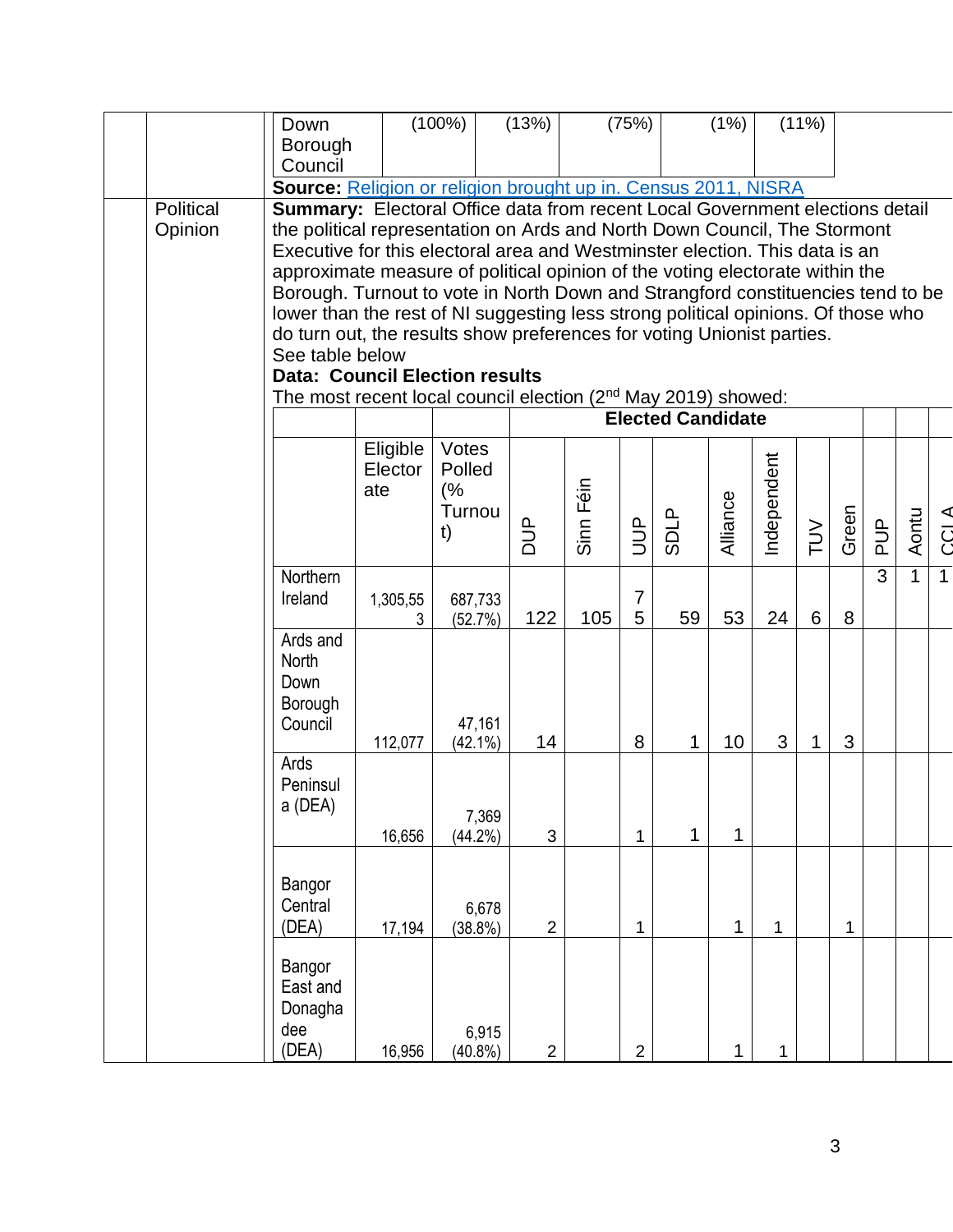|  |                 | Bangor<br>West        |        | 5,448                                                                                                                                                        |                |         |         |                 |                |                         |                         |                           |                         |  |
|--|-----------------|-----------------------|--------|--------------------------------------------------------------------------------------------------------------------------------------------------------------|----------------|---------|---------|-----------------|----------------|-------------------------|-------------------------|---------------------------|-------------------------|--|
|  |                 | (DEA)                 | 13,479 | $(40.4\%)$                                                                                                                                                   | 1              |         | 1       |                 | $\overline{2}$ |                         |                         | 1                         |                         |  |
|  |                 | Comber<br>(DEA)       | 13,681 | 6,272<br>$(45.8\%)$                                                                                                                                          | $\overline{2}$ |         | 1       |                 | 1              |                         | 1                       |                           |                         |  |
|  |                 | Holywoo               |        |                                                                                                                                                              |                |         |         |                 |                |                         |                         |                           |                         |  |
|  |                 | d and                 |        |                                                                                                                                                              |                |         |         |                 |                |                         |                         |                           |                         |  |
|  |                 | Clandebo              |        | 6,229                                                                                                                                                        |                |         |         |                 |                |                         |                         |                           |                         |  |
|  |                 | ye (DEA)              | 14,158 | $(44.0\%)$                                                                                                                                                   | 1              |         | 1       |                 | $\overline{2}$ |                         |                         | 1                         |                         |  |
|  |                 | Newtown               |        |                                                                                                                                                              |                |         |         |                 |                |                         |                         |                           |                         |  |
|  |                 | ards                  |        | 8,250                                                                                                                                                        |                |         |         |                 |                |                         |                         |                           |                         |  |
|  |                 | (DEA)                 | 19,953 | $(41.4\%)$                                                                                                                                                   | 3              |         | 1       |                 | $\overline{2}$ | 1                       |                         |                           |                         |  |
|  |                 |                       |        | <b>Source: The Electoral Office, NI</b>                                                                                                                      |                |         |         |                 |                |                         |                         |                           |                         |  |
|  | Racial<br>Group |                       |        | Summary: NISRA, NINIS and Northern Ireland Strategic Migration Partnership<br>data provide up to date data. The 2011 census showed that 32,000 (1.8%) of the |                |         |         |                 |                |                         |                         |                           |                         |  |
|  |                 |                       |        | usually resident population in Northern Ireland is from a minority ethnic                                                                                    |                |         |         |                 |                |                         |                         |                           |                         |  |
|  |                 |                       |        | background. Within the borough, the 2011 Census showed that 1.5% (2,300)                                                                                     |                |         |         |                 |                |                         |                         |                           |                         |  |
|  |                 |                       |        | were from a minority ethnic background. Across the borough this ranged from                                                                                  |                |         |         |                 |                |                         |                         |                           |                         |  |
|  |                 |                       |        | 5.2% in Loughview ward to 0.3% in Lisbane ward.                                                                                                              |                |         |         |                 |                |                         |                         |                           |                         |  |
|  |                 | See table below       |        |                                                                                                                                                              |                |         |         |                 |                |                         |                         |                           |                         |  |
|  |                 |                       |        | <b>Data: Ethnic Group</b> (Numbers with % in brackets)                                                                                                       |                |         |         |                 |                |                         |                         |                           |                         |  |
|  |                 |                       |        |                                                                                                                                                              |                |         |         |                 |                |                         |                         |                           |                         |  |
|  |                 |                       |        |                                                                                                                                                              |                |         |         |                 |                |                         |                         |                           |                         |  |
|  |                 |                       |        | All usual<br>residents                                                                                                                                       | White          | Chinese | Indian  | Banglades<br>hi | Other          | <b>Black</b>            | Black<br>CHb.cr         | Mixed                     | Other                   |  |
|  |                 |                       |        |                                                                                                                                                              |                |         |         |                 |                |                         |                         |                           |                         |  |
|  |                 | Northern Ireland      |        |                                                                                                                                                              |                |         |         |                 | 6,<br>08       | 2,3                     | 12                      | 6,0                       | 3,6                     |  |
|  |                 |                       |        |                                                                                                                                                              | 1,778,         |         |         | 540             | 9              | 45                      | 71                      | 14                        | 54                      |  |
|  |                 |                       |        | 1,810,863                                                                                                                                                    | 449            | 6,303   | 6,198   | (0%             | (0)            | (0)                     | (0)                     | (0)                       | (0)                     |  |
|  |                 |                       |        | $(100\%)$                                                                                                                                                    | (98%)          | $(0\%)$ | $(0\%)$ |                 | $%$ )          | $\sqrt[6]{\cdot}$       | $\dot{\%}$              | $\dot{\%})$               | $%$ )                   |  |
|  |                 | Ards and North        |        |                                                                                                                                                              |                |         |         |                 | 41             | 13                      | $\overline{13}$         | $\overline{55}$           | 19                      |  |
|  |                 | Down Borough          |        | 156,672                                                                                                                                                      | 154,36<br>5    | 406     | 283     | 177<br>(0%      | 5<br>(0)       | $\boldsymbol{9}$<br>(0) | $\sqrt{2}$<br>(0)       | 6<br>(0)                  | $\boldsymbol{9}$<br>(0) |  |
|  |                 | Council               |        | $(100\%)$                                                                                                                                                    | (99%)          | $(0\%)$ | $(0\%)$ |                 | $%$ )          | $%$ )                   | $\frac{9}{6}$           | $%$ )                     | $%$ )                   |  |
|  |                 |                       |        |                                                                                                                                                              |                |         |         | 5               | 17             | 6                       | $\overline{\mathbf{c}}$ | 54                        | 26                      |  |
|  |                 |                       |        | 22,797                                                                                                                                                       | 22,641         |         | 17      | (0%             | (0)            | (0)                     | (0)                     | (0)                       | (0)                     |  |
|  |                 | Ards Peninsula        |        | $(100\%)$                                                                                                                                                    | (99%)          | 29 (0%) | $(0\%)$ |                 | $\frac{9}{6}$  | $\dot{\%})$             | $\frac{9}{6}$           | $\overline{\frac{9}{6}})$ | $\frac{6}{6}$           |  |
|  |                 |                       |        |                                                                                                                                                              |                |         |         |                 |                |                         |                         | 11                        |                         |  |
|  |                 |                       |        | 23,524                                                                                                                                                       | 24,469         | 105     | 43      | 17<br>(0%       | 43<br>(0)      | 26<br>(0)               | 32<br>(0)               | 9<br>(0)                  | 38<br>(0)               |  |
|  |                 | <b>Bangor Central</b> |        | $(100\%)$                                                                                                                                                    | (98%)          | $(0\%)$ | $(0\%)$ |                 | %              | $%$ )                   | $%$ )                   | $%$ )                     | $%$ )                   |  |
|  |                 | <b>Bangor East</b>    |        |                                                                                                                                                              |                |         |         | 10              | 91             | 11                      | $\overline{2}$          | 82                        | 19                      |  |
|  |                 | and                   |        | 24,892                                                                                                                                                       | 22,648         |         | 27      | (0%             | (0)            | (0)                     | (0)                     | (0)                       | (0)                     |  |
|  |                 | Donaghadee            |        | (100%)                                                                                                                                                       | (99%)          | 56 (0%) | $(0\%)$ |                 | $%$ )          | $\sqrt[6]{\cdot}$       | $\frac{9}{6}$           | %                         | %                       |  |
|  |                 |                       |        |                                                                                                                                                              |                |         |         | $\overline{2}$  |                | 3                       | $\overline{26}$         | $\overline{73}$           | 15                      |  |
|  |                 |                       |        | 22,946                                                                                                                                                       | 17,763         |         |         | (0%             | 11             | (0)                     | (0)                     | (0)                       | (0)                     |  |
|  |                 | <b>Bangor West</b>    |        | $(100\%)$                                                                                                                                                    | (98%)          | 19 (0%) | 135     |                 | 6              | $\frac{9}{6}$           | $\frac{9}{6}$           | $\frac{9}{6}$             | $\dot{\%})$             |  |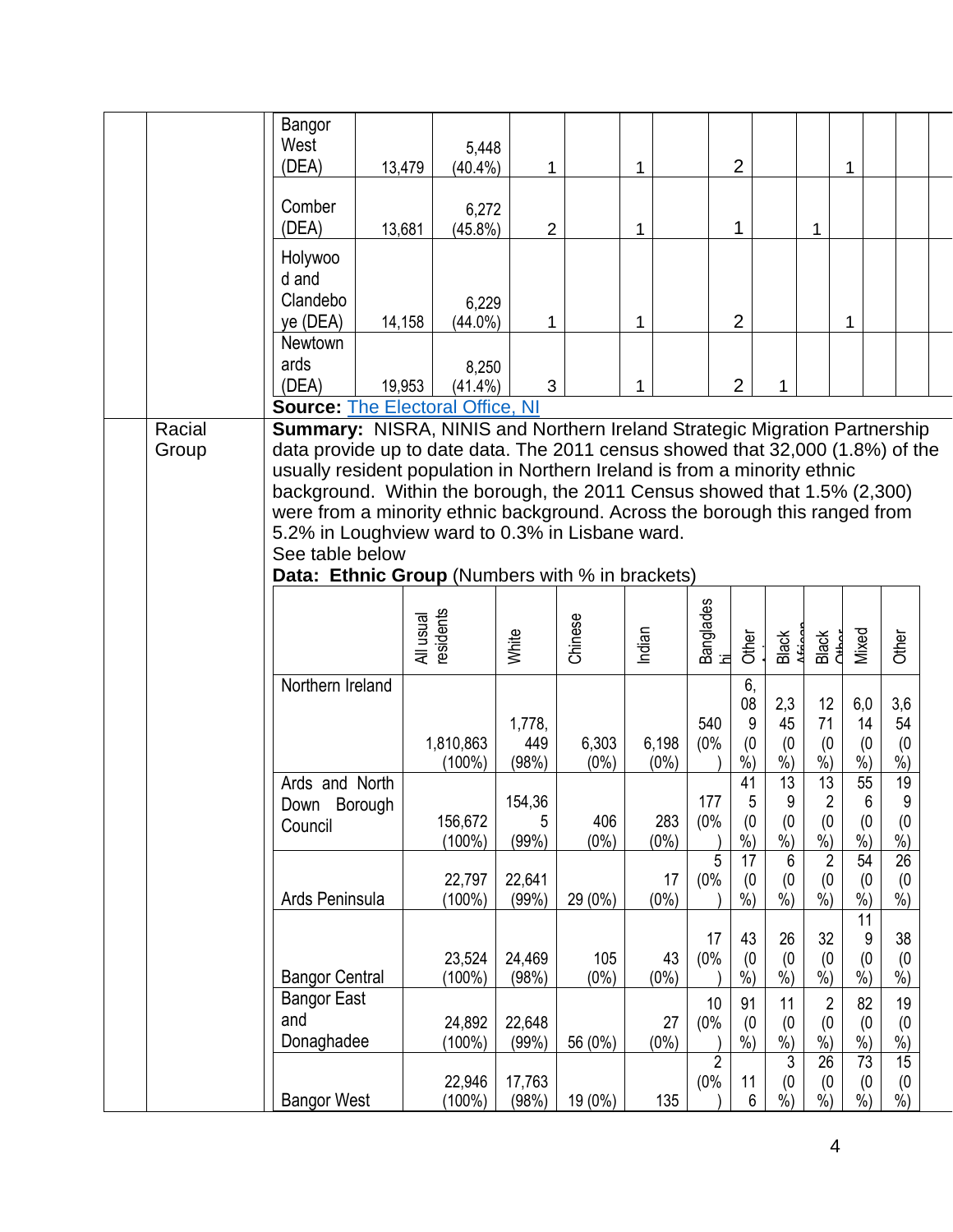|                                 | Comber                                                                                                                                                                                                                                                                                                                                                                                                                                    | 18,152<br>$(100\%)$     | 18,216<br>(99%)                   | $30(0\%)$                                   |                                 | $8(0\%)$                                          | 9<br>(0%                                    | 35<br>(0)<br>$%$ )       | 4<br>(0)<br>$\frac{9}{6}$                   | 8<br>(0)<br>$\frac{9}{6}$ | 55<br>(0)<br>$%$ )       | 17<br>(0)<br>$%$ )                            |  |
|---------------------------------|-------------------------------------------------------------------------------------------------------------------------------------------------------------------------------------------------------------------------------------------------------------------------------------------------------------------------------------------------------------------------------------------------------------------------------------------|-------------------------|-----------------------------------|---------------------------------------------|---------------------------------|---------------------------------------------------|---------------------------------------------|--------------------------|---------------------------------------------|---------------------------|--------------------------|-----------------------------------------------|--|
|                                 | Holywood and                                                                                                                                                                                                                                                                                                                                                                                                                              | 18,382                  | 20,061                            |                                             |                                 | 31                                                | 23<br>(0%                                   | 81<br>(0)                | 81<br>(0)                                   | 56<br>(0)                 | 10<br>(0)                | 61<br>(0)                                     |  |
|                                 | Clandeboye                                                                                                                                                                                                                                                                                                                                                                                                                                | $(100\%)$               | (98%)                             | 65 (0%)                                     |                                 | $(0\%)$                                           | 111                                         | $%$ )<br>$\overline{30}$ | %)<br>$\overline{8}$                        | $%$ )<br>6                | $%$ )<br>$\overline{75}$ | $\%$<br>$\overline{20}$                       |  |
|                                 | Newtownards                                                                                                                                                                                                                                                                                                                                                                                                                               | 20,560<br>$(100\%)$     | 27,841<br>(99%)                   | 105<br>$(0\%)$                              |                                 | 20<br>$(0\%)$                                     | (0%                                         | (0)<br>$%$ )             | (0)<br>$%$ )                                | (0)<br>$%$ )              | (0)<br>$\frac{9}{0}$     | (0)<br>$%$ )                                  |  |
| Age                             | Source: Ethnic Group, Census 2011, NISRA<br>NISRA have published population projections for the Borough which show that<br>the proportion of those aged 85 and over are expected to more than double within                                                                                                                                                                                                                               |                         |                                   |                                             |                                 |                                                   |                                             |                          |                                             |                           |                          |                                               |  |
|                                 | the next 25 years.<br>ANDBC has the highest % population of older people in Northern Ireland.<br>See table below                                                                                                                                                                                                                                                                                                                          |                         |                                   |                                             |                                 |                                                   |                                             |                          |                                             |                           |                          |                                               |  |
|                                 | Data: Age Groups (Numbers with % in brackets)                                                                                                                                                                                                                                                                                                                                                                                             |                         |                                   |                                             |                                 |                                                   |                                             |                          |                                             |                           |                          |                                               |  |
|                                 |                                                                                                                                                                                                                                                                                                                                                                                                                                           |                         | $0 - 15$                          | 16-39                                       |                                 |                                                   | 40-64                                       |                          |                                             | $65+$                     |                          | Total                                         |  |
|                                 | Northern Ireland                                                                                                                                                                                                                                                                                                                                                                                                                          | 385,200                 | (21%)                             | 583,116<br>(31%)                            |                                 |                                                   | 591,481<br>(32%)                            |                          | 291,824<br>(16%)                            |                           |                          | 1,851,621<br>(100%)                           |  |
|                                 | Ards<br>and<br>Down<br>Council                                                                                                                                                                                                                                                                                                                                                                                                            | <b>North</b><br>Borough | 29,801<br>(19%)                   | 43,239<br>(27%)                             |                                 |                                                   | 54,094<br>(34%)                             |                          | 31,663<br>(20%)                             |                           |                          | 158,797<br>(100%)                             |  |
|                                 | <b>Sources: Demography and Methodology Branch, NISRA</b><br><b>World Health Organization</b>                                                                                                                                                                                                                                                                                                                                              |                         |                                   |                                             |                                 |                                                   |                                             |                          |                                             |                           |                          |                                               |  |
| <b>Marital</b><br><b>Status</b> | The 2011 Northern Ireland Census showed that 48% of adults (those aged over<br>16 years of age) in Northern Ireland were either married or in a registered same-<br>sex civil partnership. Within the borough, 54% of adults fell into this category.<br>This varies across the borough from 36% in Central (Ards) ward to 64% in<br>Lisbane ward.<br>See table below<br>Data: Marital Status (All aged 16+) (Numbers with % in brackets) |                         |                                   |                                             |                                 |                                                   |                                             |                          |                                             |                           |                          |                                               |  |
|                                 |                                                                                                                                                                                                                                                                                                                                                                                                                                           |                         |                                   |                                             |                                 |                                                   |                                             |                          |                                             |                           |                          |                                               |  |
|                                 |                                                                                                                                                                                                                                                                                                                                                                                                                                           | All usual residents     | married or never<br>Single (never | sex civil partnership<br>registered a same- | In a registered same<br>Married | legally married or still<br>sex civil partnership | legally in a same-sex<br>civil partnership) | Divorced or formerly     | partnership which is<br>in a same-sex civil | dissolved<br>now legally  | Widowed or surviving     | partner from a same-<br>sex civil partnership |  |
|                                 |                                                                                                                                                                                                                                                                                                                                                                                                                                           |                         |                                   | 68                                          |                                 |                                                   |                                             |                          |                                             |                           |                          |                                               |  |
|                                 | Northern<br>Ireland                                                                                                                                                                                                                                                                                                                                                                                                                       | 1,431,540               | 517,393                           | 0,8<br>31<br>(48)                           | 1,2<br>43                       | (0)                                               | 56,91                                       |                          | 78,074                                      |                           |                          | 97,088                                        |  |
|                                 |                                                                                                                                                                                                                                                                                                                                                                                                                                           | $(100\%)$               |                                   | (36%)<br>%                                  | $\dot{\%}$                      |                                                   | (4%)                                        |                          | (5%)                                        |                           |                          | (7%)                                          |  |
|                                 | Ards<br>and                                                                                                                                                                                                                                                                                                                                                                                                                               | 126,945                 | 36,730                            | 67                                          | 12                              |                                                   | 4,328                                       |                          | 8,548                                       |                           |                          | 9,350                                         |  |

5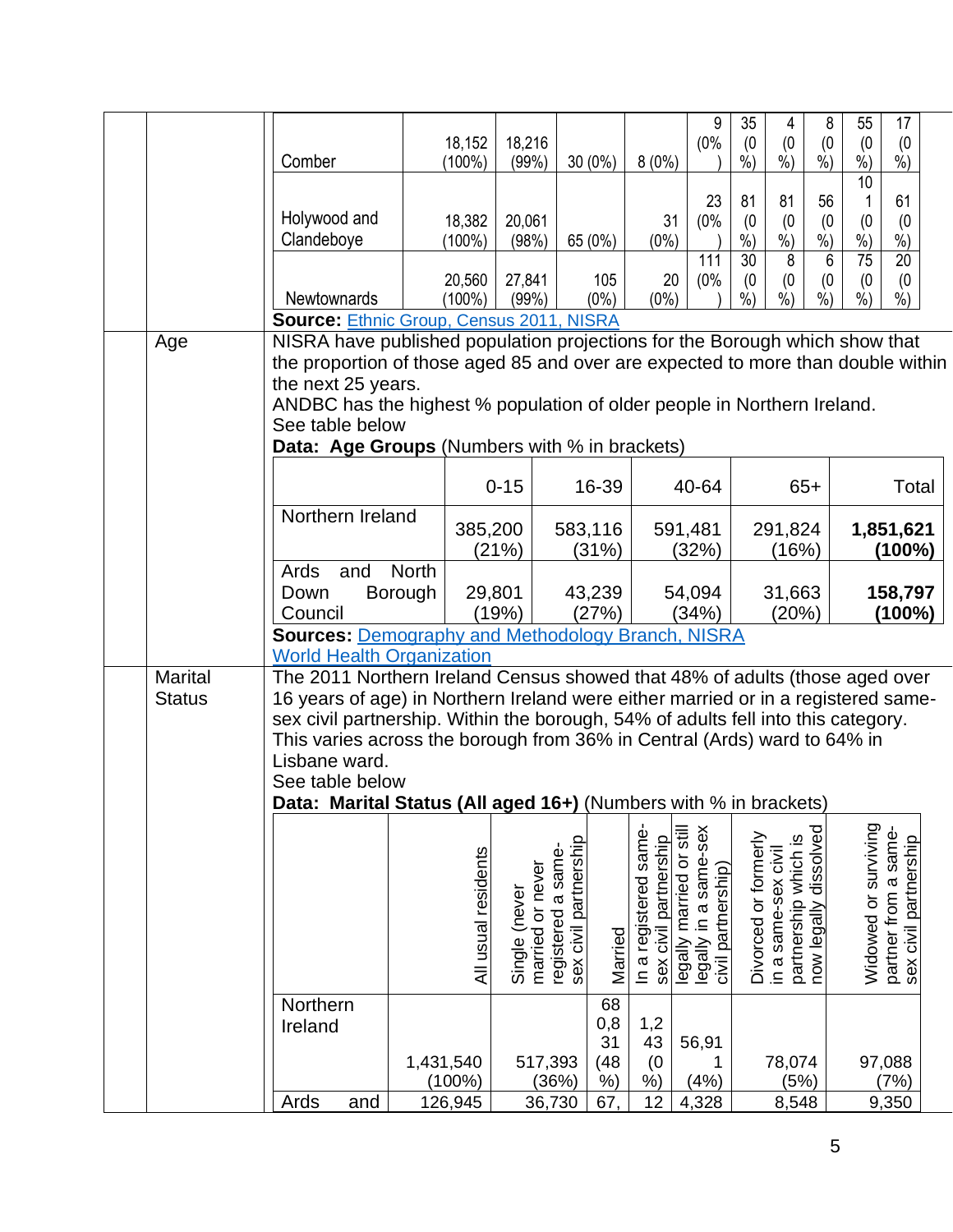|                   | <b>North</b>                                                                        | $(100\%)$ | (29%)                                                           | 86           | 3   | (3%)             |         | (7%) | (7%)                        |  |
|-------------------|-------------------------------------------------------------------------------------|-----------|-----------------------------------------------------------------|--------------|-----|------------------|---------|------|-----------------------------|--|
|                   | Down                                                                                |           |                                                                 | 6            | (0) |                  |         |      |                             |  |
|                   | Borough                                                                             |           |                                                                 | (53)         | %   |                  |         |      |                             |  |
|                   | Council                                                                             |           |                                                                 | %)           |     |                  |         |      |                             |  |
|                   | <b>Source: Northern Ireland 2011 Census, Marital Status</b>                         |           |                                                                 |              |     |                  |         |      |                             |  |
| Sexual            | <b>Summary:</b>                                                                     |           | It should be noted that no reliable data is available on sexual |              |     |                  |         |      |                             |  |
| orientation       | orientation-NISRA are currently examining methodology on how to measure this.       |           |                                                                 |              |     |                  |         |      |                             |  |
|                   | However, the 2011 census indicates that less than 1% of the Northern Ireland        |           |                                                                 |              |     |                  |         |      |                             |  |
|                   | adult population (those aged 16 years and over) were in a registered same-sex       |           |                                                                 |              |     |                  |         |      |                             |  |
|                   |                                                                                     |           |                                                                 |              |     |                  |         |      |                             |  |
|                   | civil partnership. This was similar to the borough as a whole. The Continuous       |           |                                                                 |              |     |                  |         |      |                             |  |
|                   | Household Survey in Northern Ireland estimated this figure between 0.9% and         |           |                                                                 |              |     |                  |         |      |                             |  |
|                   | 1.9% in 2015-2016. The Office for National Statistics estimates a similar range for |           |                                                                 |              |     |                  |         |      |                             |  |
|                   | the United Kingdom (1.7%).                                                          |           |                                                                 |              |     |                  |         |      |                             |  |
|                   | <b>Source: Northern Ireland 2011 Census, Marital Status</b>                         |           |                                                                 |              |     |                  |         |      |                             |  |
|                   | <b>ONS 2015 Sexual Identity</b>                                                     |           |                                                                 |              |     |                  |         |      |                             |  |
| Men &             | According to census (NISRA) almost half of the population of Northern Ireland       |           |                                                                 |              |     |                  |         |      |                             |  |
| Women             | were male (49%) and this was similar throughout Ards and North Down Borough         |           |                                                                 |              |     |                  |         |      |                             |  |
| generally         | Council (48%). See table below                                                      |           |                                                                 |              |     |                  |         |      |                             |  |
|                   | Data:                                                                               |           |                                                                 |              |     |                  |         |      |                             |  |
|                   |                                                                                     |           |                                                                 | <b>Males</b> |     |                  | Females |      |                             |  |
|                   |                                                                                     |           |                                                                 |              |     |                  |         |      | All                         |  |
|                   | Northern Ireland                                                                    |           |                                                                 |              |     |                  |         |      | 1,810,863                   |  |
|                   |                                                                                     |           | 887,323 (49%                                                    |              |     | 923,540 (51%)    |         |      | $(100\%)$                   |  |
|                   | Ards and North Down                                                                 |           |                                                                 |              |     |                  |         |      |                             |  |
|                   | <b>Borough Council</b>                                                              |           | 75,920 (48%)                                                    |              |     | 80,752 (52%)     |         |      | 156,672(100%)               |  |
|                   | Source: Age Structure, Census 2011, NISRA                                           |           |                                                                 |              |     |                  |         |      |                             |  |
|                   | Review of statistical classification and delineation of settlements, NISRA          |           |                                                                 |              |     |                  |         |      |                             |  |
| <b>Disability</b> | The 2011 Census (NISRA) showed that 20% of the population in Ards and North         |           |                                                                 |              |     |                  |         |      |                             |  |
|                   | Down area had a health issue or disability (including those related to old age)     |           |                                                                 |              |     |                  |         |      |                             |  |
|                   | which has lasted or expected to last at least 12 months. (This was similar to the   |           |                                                                 |              |     |                  |         |      |                             |  |
|                   | Northern Ireland figure of 21%.)                                                    |           |                                                                 |              |     |                  |         |      |                             |  |
|                   | <b>Disability Living Allowances, 2015</b>                                           |           |                                                                 |              |     |                  |         |      |                             |  |
|                   |                                                                                     |           |                                                                 |              |     | 2015 (Disability |         |      | 2015 (Multiple              |  |
|                   |                                                                                     |           |                                                                 |              |     | Living           |         |      | <b>Disability Benefits)</b> |  |
|                   |                                                                                     |           |                                                                 |              |     | Allowance        |         |      | *MDB is                     |  |
|                   |                                                                                     |           |                                                                 |              |     | Recipients)      |         |      | aggregated data             |  |
|                   |                                                                                     |           |                                                                 |              |     |                  |         |      | from Attendance             |  |
|                   |                                                                                     |           |                                                                 |              |     |                  |         |      | Allowance,                  |  |
|                   |                                                                                     |           |                                                                 |              |     |                  |         |      | <b>Disability Living</b>    |  |
|                   |                                                                                     |           |                                                                 |              |     |                  |         |      | Allowance,                  |  |
|                   |                                                                                     |           |                                                                 |              |     |                  |         |      | <b>Incapacity Benefit</b>   |  |
|                   |                                                                                     |           |                                                                 |              |     |                  |         |      | and Severe                  |  |
|                   |                                                                                     |           |                                                                 |              |     |                  |         |      | <b>Disablement</b>          |  |
|                   |                                                                                     |           |                                                                 |              |     |                  |         |      | Allowance data,             |  |
|                   |                                                                                     |           |                                                                 |              |     |                  |         |      | and data for                |  |
|                   |                                                                                     |           |                                                                 |              |     |                  |         |      | <b>Employment and</b>       |  |
|                   |                                                                                     |           |                                                                 |              |     |                  |         |      | Support allowance           |  |
|                   |                                                                                     |           |                                                                 |              |     |                  |         |      |                             |  |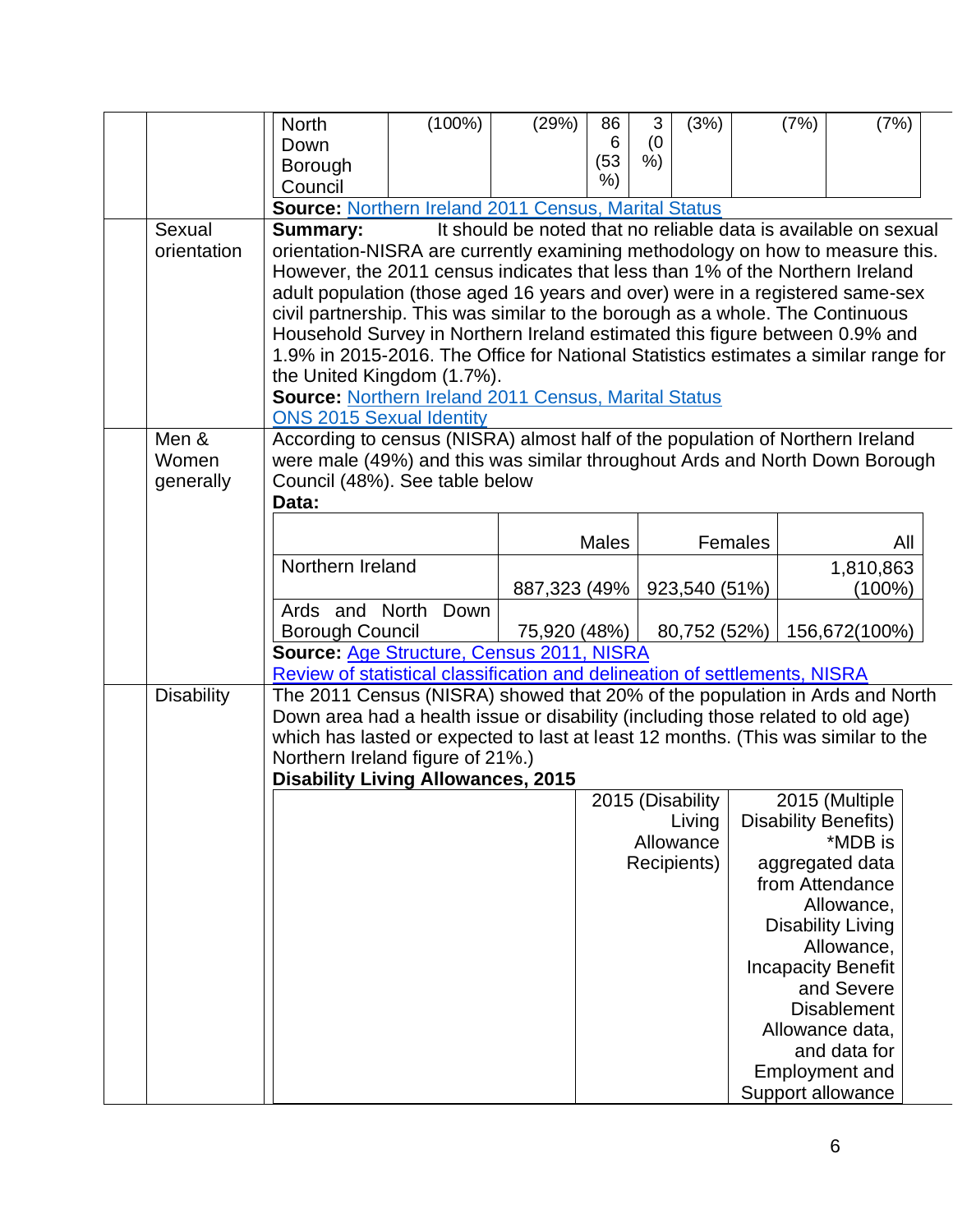|                   | Northern Ireland                                                                                                      | 209,280 | 251,490 |  |
|-------------------|-----------------------------------------------------------------------------------------------------------------------|---------|---------|--|
|                   | Ards and North Down Borough                                                                                           |         |         |  |
|                   | Council                                                                                                               | 13,840  | 18,080  |  |
|                   | Ards Peninsula                                                                                                        | 2,920   | n/a     |  |
|                   | <b>Bangor Central</b>                                                                                                 | 2,250   | n/a     |  |
|                   | <b>Bangor East and Donaghadee</b>                                                                                     | 1,740   | n/a     |  |
|                   | <b>Bangor West</b>                                                                                                    | 1,650   | n/a     |  |
|                   | Comber                                                                                                                | 1,270   | n/a     |  |
|                   | Holywood and Clandeboye                                                                                               | 1,180   | n/a     |  |
|                   | <b>Newtownards</b>                                                                                                    | 2,840   | n/a     |  |
|                   | Northern Ireland Census 2011 Long-term health problem or disability by long-                                          |         |         |  |
|                   | term problem or disability                                                                                            |         |         |  |
| <b>Dependents</b> | <b>Summary:</b> In considering this dimension the following have been included:                                       |         |         |  |
|                   | persons with responsibility for the care of a child, children, a person with a                                        |         |         |  |
|                   | disability and or an older person. According to the Continuous Household Survey,                                      |         |         |  |
|                   | 2013-2016, 37% of Ards and North Down claimed to have a dependent (This did                                           |         |         |  |
|                   | not differentiate on the type of dependent).                                                                          |         |         |  |
|                   | According to the 2011 Census, 7,474 households in Ards and North Down had a                                           |         |         |  |
|                   | dependent child under the age of 4 (This might give an indication on the numbers<br>who would have buggies or prams). |         |         |  |
|                   | <b>Sources: Continuous Household Survey</b>                                                                           |         |         |  |
|                   |                                                                                                                       |         |         |  |

| 11. |                          | Based on data previously provided what are the needs, experiences and priorities for each |
|-----|--------------------------|-------------------------------------------------------------------------------------------|
|     |                          | of the following categories, in relation to this policy/decision?                         |
|     | <b>Religious Belief</b>  | This policy is to provide emotional and/or practical support for                          |
|     | <b>Political Opinion</b> | individuals/their families and those they care for.                                       |
|     | <b>Racial Group</b>      | Irrespective of each individual S75 dimension this policy will                            |
|     | Age                      | provide essential items including food and/or regular phone                               |
|     | <b>Marital Status</b>    | calls or signposting to support agencies that are better                                  |
|     | Sexual orientation       | equipped to meet these needs. Reasonable adjustments are                                  |
|     | Men & Women generally    | made to ensure all contact is relevant to met the individuals                             |
|     | <b>Disability</b>        | needs.                                                                                    |
|     | <b>Dependents</b>        | The needs will be provided in relation to the assessed needs                              |
|     |                          | of the individual or the family by the person/body                                        |
|     |                          | recommending them or by the information provided by the                                   |
|     |                          | individual.                                                                               |

## **Does this Policy require an Equality Impact Assessment?**

| What is the likely impact on equality of opportunity for each of the Section 75 categories? |                                    |                  |  |  |  |  |
|---------------------------------------------------------------------------------------------|------------------------------------|------------------|--|--|--|--|
|                                                                                             | Detail of Impact                   | Level of Impact  |  |  |  |  |
|                                                                                             |                                    | Minor/Major/None |  |  |  |  |
| <b>Religious Belief</b>                                                                     | Services and signposting will be   |                  |  |  |  |  |
| <b>Political Opinion</b>                                                                    | provided to meet individuals       | Minor            |  |  |  |  |
| <b>Racial Group</b>                                                                         | needs where possible.              |                  |  |  |  |  |
| Age                                                                                         | Information is provided in a range |                  |  |  |  |  |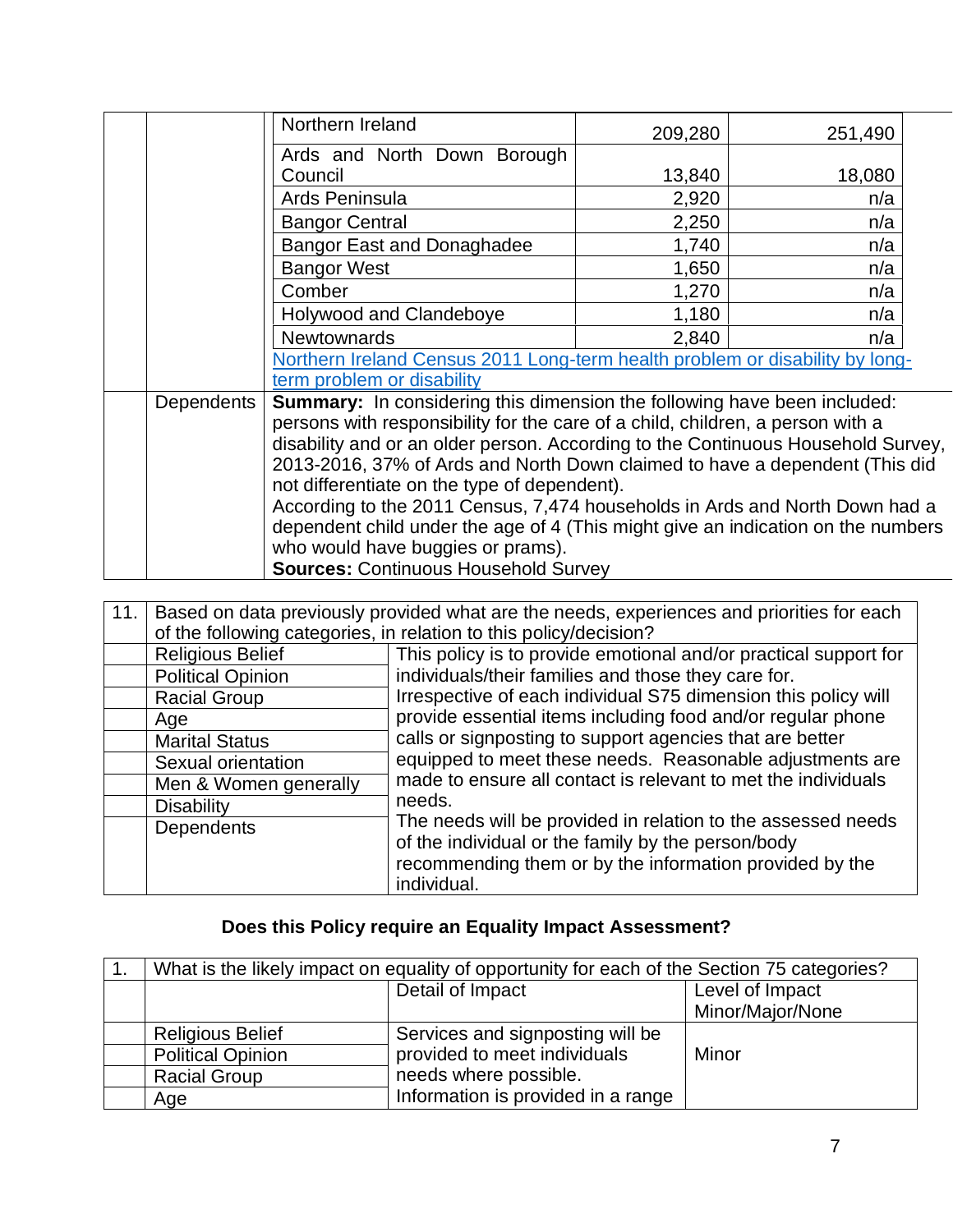| <b>Marital Status</b> | of languages and the needs of                                                                                                                                                                                     |  |
|-----------------------|-------------------------------------------------------------------------------------------------------------------------------------------------------------------------------------------------------------------|--|
| Sexual orientation    | those in the household are taken                                                                                                                                                                                  |  |
| Men & Women generally | into consideration.                                                                                                                                                                                               |  |
| <b>Disability</b>     | Although a majority of those who                                                                                                                                                                                  |  |
| <b>Dependents</b>     | require support are in the older<br>age group or have a disability this<br>is not solely the case as children<br>and young people are in houses,<br>and all ages and genders are<br>disabled and require support. |  |

2. Are there opportunities to better promote equality of opportunity for people within the Section 75 equality categories? If "Yes", provide details  $\parallel$  If "No", provide details Religious Belief No as the range of needs of the residents of the borough have been considered throughout this process. This has been based on previous working experience, identification and consider of needs throughout the process with all partners. It is anticipated the higher needs will be for older and younger people, those with a disability and their carers and those whose first language is not English. Political Opinion Racial Group Age Marital Status Sexual orientation Men & Women generally **Disability Dependents** 

3. To what extent is the Policy likely to impact on Good Relations between people of different religious belief, political opinion or racial group?

|                          | Details of Impact                | Level of Impact                                             |
|--------------------------|----------------------------------|-------------------------------------------------------------|
|                          |                                  | Minor/Major/None                                            |
| <b>Religious Belief</b>  |                                  | None. The policy is anticipated to improve good relations   |
| <b>Political Opinion</b> |                                  | as they will be included in all services available and will |
| <b>Racial Group</b>      |                                  | be able to access these services in their own language      |
|                          |                                  | and from their own homes. These supports have been          |
|                          | provided by a range of partners. |                                                             |

| 4. | Are there opportunities to better promote Good Relations between people of different<br>religious belief, political opinion or racial group? |                                                                                             |  |  |
|----|----------------------------------------------------------------------------------------------------------------------------------------------|---------------------------------------------------------------------------------------------|--|--|
|    |                                                                                                                                              |                                                                                             |  |  |
|    | If "Yes" provide details<br>∣ If "No" provide details                                                                                        |                                                                                             |  |  |
|    | <b>Religious Belief</b>                                                                                                                      | No as the needs of all potential recipients of the range of                                 |  |  |
|    | <b>Political Opinion</b>                                                                                                                     | services have been considered throughout the<br>development and monitoring of this service. |  |  |
|    | <b>Racial Group</b>                                                                                                                          |                                                                                             |  |  |

#### Additional Considerations

| <b>Multiple Identity Considerations</b> | Details of Impact or potential impact |
|-----------------------------------------|---------------------------------------|
|                                         | (Positive/Negative)                   |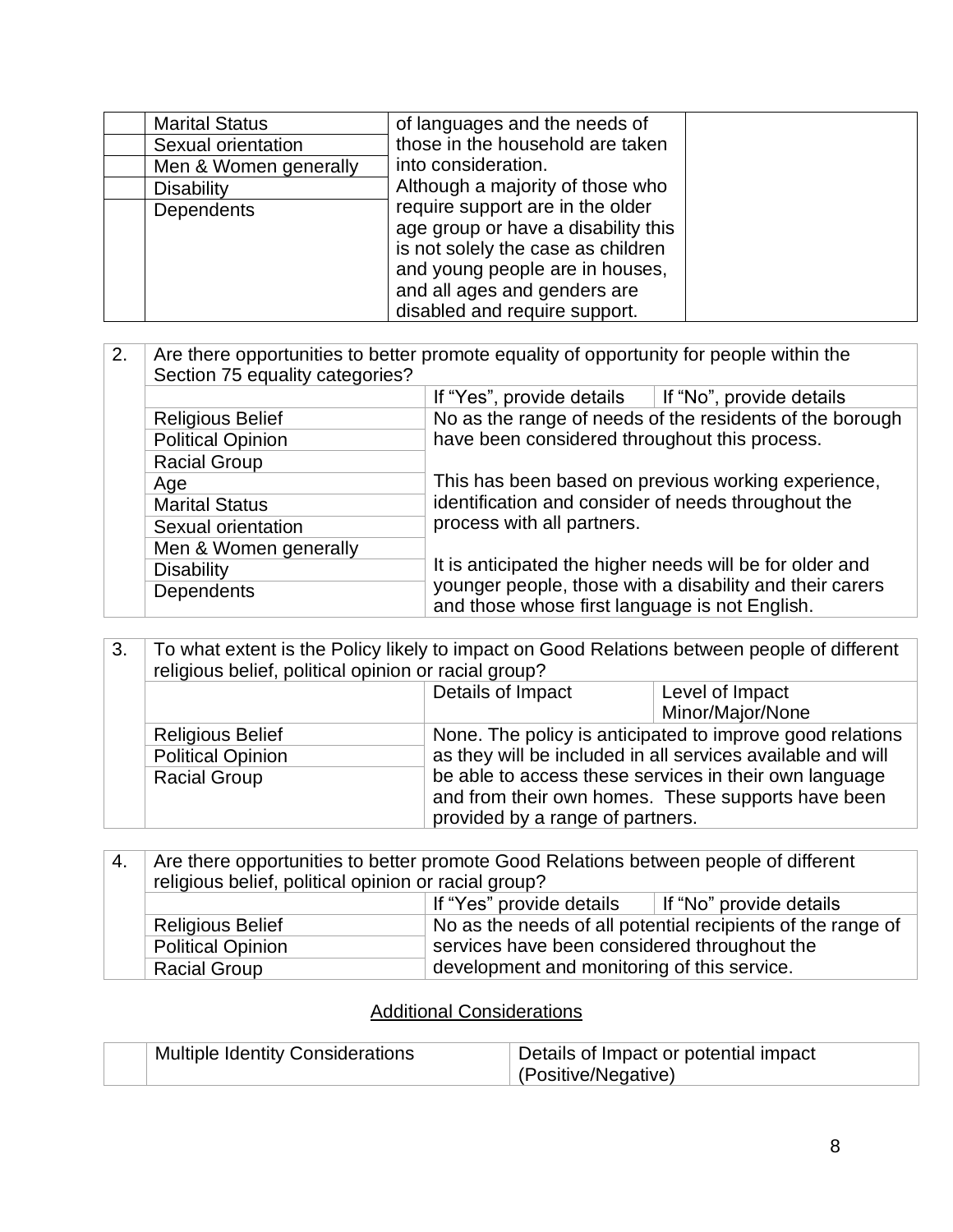| (e.g. disabled minority ethnic persons).<br>Where appropriate provide details of data<br>It is anticipated that people from the older and<br>on the impact of the policy on people with<br>multiple identities.<br>backgrounds and those with a disability are<br>more likely to require some or all the services<br>Specify relevant Section 75 categories<br>as well as their carers of all ages.<br>concerned. | Are there any potential impacts of the<br>policy decision on people with multiple<br>identities? | This will impact on a breadth of individuals with<br>their unique multiple identities.<br>younger age groups, those from ethnic minority |
|-------------------------------------------------------------------------------------------------------------------------------------------------------------------------------------------------------------------------------------------------------------------------------------------------------------------------------------------------------------------------------------------------------------------|--------------------------------------------------------------------------------------------------|------------------------------------------------------------------------------------------------------------------------------------------|
|-------------------------------------------------------------------------------------------------------------------------------------------------------------------------------------------------------------------------------------------------------------------------------------------------------------------------------------------------------------------------------------------------------------------|--------------------------------------------------------------------------------------------------|------------------------------------------------------------------------------------------------------------------------------------------|

### **Disability Discrimination Order (NI) 2006**

| Does this proposed policy<br>provide an opportunity to:                                                                                                                 | Yes / No | Explain your reasoning:                                                                                                                                                                                                                                                                                                                                                                                    |
|-------------------------------------------------------------------------------------------------------------------------------------------------------------------------|----------|------------------------------------------------------------------------------------------------------------------------------------------------------------------------------------------------------------------------------------------------------------------------------------------------------------------------------------------------------------------------------------------------------------|
| better promote positive<br>$\overline{\phantom{a}}$<br>attitudes towards disabled<br>people<br>increase participation by<br>$\sim$<br>disabled people in public<br>life | Yes      | This policy and service is advertised<br>widely through all disability related groups<br>and newsletters and information is<br>available in a range of formats and<br>consideration is given to all individuals with<br>a disability as to how they will access the<br>services they require.<br>Reasonable adjustments in relation to<br>meeting individuals needs is an integral<br>part of the service. |

### Monitoring Arrangements

Section 75 places a requirement on the Council to have equality monitoring arrangements in place to assess the impact of policies and services, help identify barriers to fair participation and to better promote equality of opportunity.

| Outline what data you could      | Monitoring data where available on individuals receiving |
|----------------------------------|----------------------------------------------------------|
| collect in the future to monitor | the services.                                            |
| the impact of this policy /      | Complaints and comments on the services                  |
| decision on equality, good       | Services required within and outside the scope of the    |
| relations and disability duties  | remit of the support hub.                                |
|                                  | Service improvements introduced throughout the period    |
|                                  | of the delivery based on identified changes required.    |

I can confirm that the proposed policy / decision have been screened for:-

| Equality of opportunity and good relations |
|--------------------------------------------|
| <b>Disabilities duties</b>                 |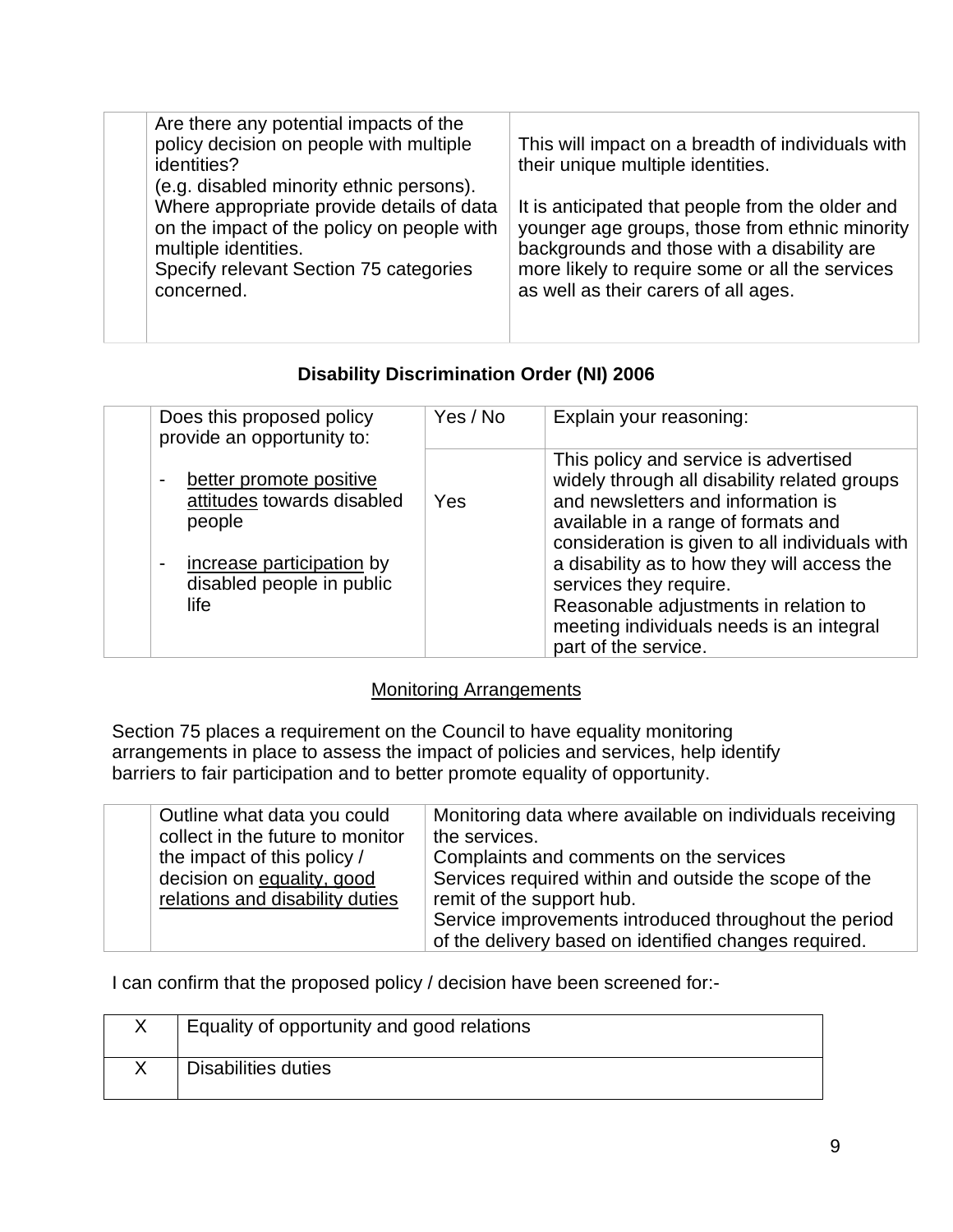On the basis of the answers to the screening questions, I recommend that this policy / decision is:-

| Screened Out - No EQIA necessary (no impacts)     |
|---------------------------------------------------|
| Screened Out – Mitigating Actions (minor impacts) |
| Screened In - Necessary to conduct a full EQIA    |
| Please detail actions to be taken:                |

Screening assessment completed by:-

Name: Patricia Mackey Title: Community Planning Manager Date: 1 May 2020 Signature:

Director/Head of Service decision approved by:

Name: Jan Nixey Title: Head of Community and Culture Date: 1 May 2020 Signature:

#### If an Equality Impact Assessment is required

| <b>Priority Rating for</b>                                 | <b>Priority Criterion</b>                               | Rating |
|------------------------------------------------------------|---------------------------------------------------------|--------|
| <b>Timetabling an Equality</b><br>Impact Assessment. (1-3) | Effect on equality of opportunity and good<br>relations |        |
|                                                            | Social need                                             |        |
|                                                            | Effect on people's daily lives                          |        |
|                                                            | Relevance to a public authority's functions             |        |

| I Is this Policy Affected by Timetables<br>established by other relevant Public<br>Authorities? |  |
|-------------------------------------------------------------------------------------------------|--|
|-------------------------------------------------------------------------------------------------|--|

| <b>Monitoring Recommendation</b> |  |
|----------------------------------|--|
|                                  |  |

| Approval and Authorisation | Position/Job Title: | Date:    |
|----------------------------|---------------------|----------|
| Screened by:               | Community Planning  | May 2020 |